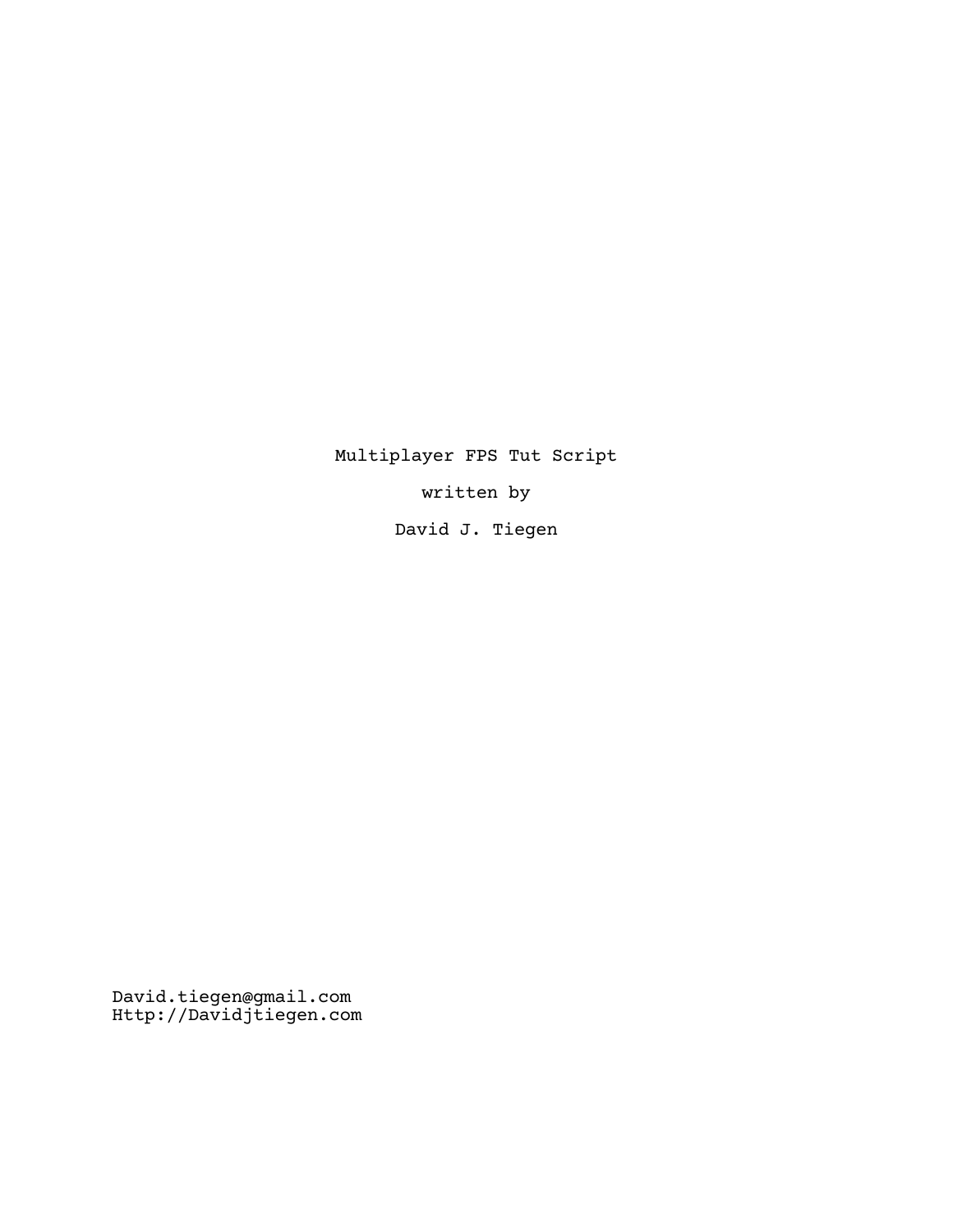Genre: Asymmetric Multiplayer 1st/3rd Person Shooter

Game Summary: This sample is the introductory tutorial sequence of a multiplayer game where you work as a Processor for the Archive of Personnel. Processing a file requires standard FPS gameplay in a surreal endless office environment while relying on astral Projections, your two other teammates. While Projections have special reality hacking abilities, the only person who can communicate and perform certain mission-needed actions is the Processor. No one finds out which role they are until the match begins.

\_\_\_\_\_\_\_\_\_\_\_\_\_\_\_\_\_\_\_\_\_\_\_\_\_\_\_\_\_\_\_\_\_\_\_\_\_\_\_\_\_\_\_\_\_\_\_\_\_\_\_\_\_\_\_\_\_\_\_\_\_

[CINEMATIC STARTS]

EXT./INT. - ARCHIVE OF PERSONNEL - CLOUDY AFTERNOON

Gray sky over middle-of-nowhere Pennsylvania forest. Dirt roads lead to a compound of high security cement. Rows of employee cars parked and gathering dust.

An entrance road descends down into cut rock towards the mouth of a large tunnel.

> PROCESSOR (V.O.) We're told not to dwell on entry, but I sometimes imagine it. The road leading in.

Close up on the dark shadow of the tunnel, a dim yellow light at the end.

> PROCESSOR (V.O.) (CONT'D) That shadow. Not really a shadow. The first something that you'd know was something else.

The dim yellow light comes from the window of an immense freight elevator. The doors rattle open.

> PROCESSOR (V.O.) (CONT'D) The ride.

The elevator descends slowly, then very quickly.

PROCESSOR (V.O.) (CONT'D) It smells in there. Sometimes it takes hours or days getting to a file. Some people pass out for a while.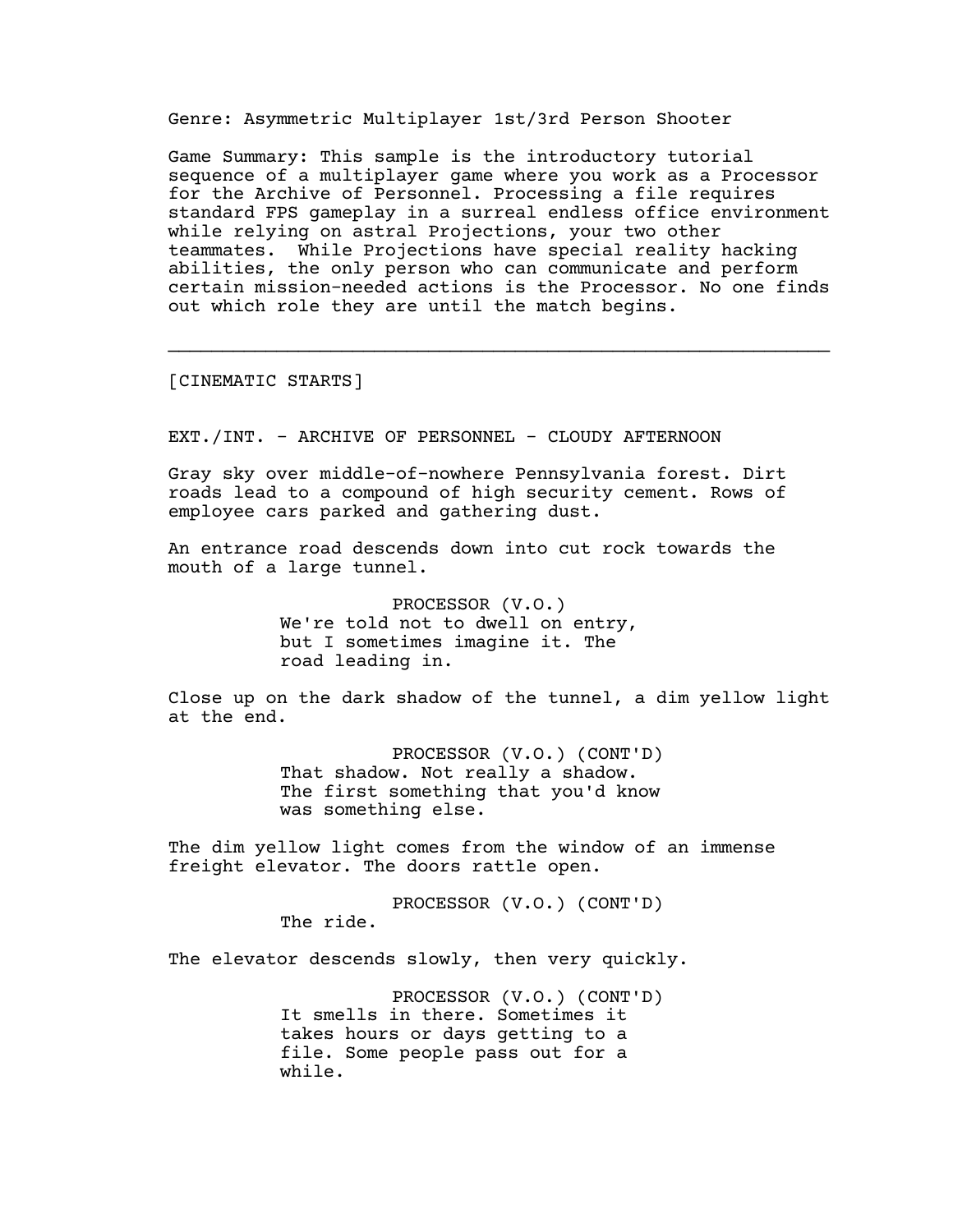The elevator slows down. A rectangle of intense light beams in different shades across the elevator wall. Outside the window are views of the Archives. Warehouse sized levels with rows upon rows of filing cabinets in different styles. Most look similar except for minor changes, like the color of the light. Others reveal impossible environments. - An archive with a washed up whale in it - An archive radiating with heat, the cabinets melting - An archive overflowing with sand dunes - An archive where the cabinets are endlessly falling upwards in an fountain-like collapse

> PROCESSOR (V.O.) (CONT'D) It's been months since entry. It's comforting to imagine it. Like it was just an hour ago. Time is weird here.

A humming sound grows.

PROCESSOR (V.O.) (CONT'D) They're bound to call a good file soon. They're not all rotten. Good to remind myself of that too.

Humming turns into a urgent zapping.

INT. OFFICE

The Processor Agent, the Player, is staring at a blank section of wall with a crack in it, lost in boredom in a small average office. Their head snaps to attention as a cloud of electricity gathers around a stone plinth in front of their desk.

> PROCESSOR This feels like it. Like something new.

[CINEMATIC ENDS]

[Player now has control over movement and item interaction.]

PROCESSOR (CONT'D) Don't want to get hit by the blast. Better get behind the desk.

[Player tut on how to crouch.]

[Player takes cover.]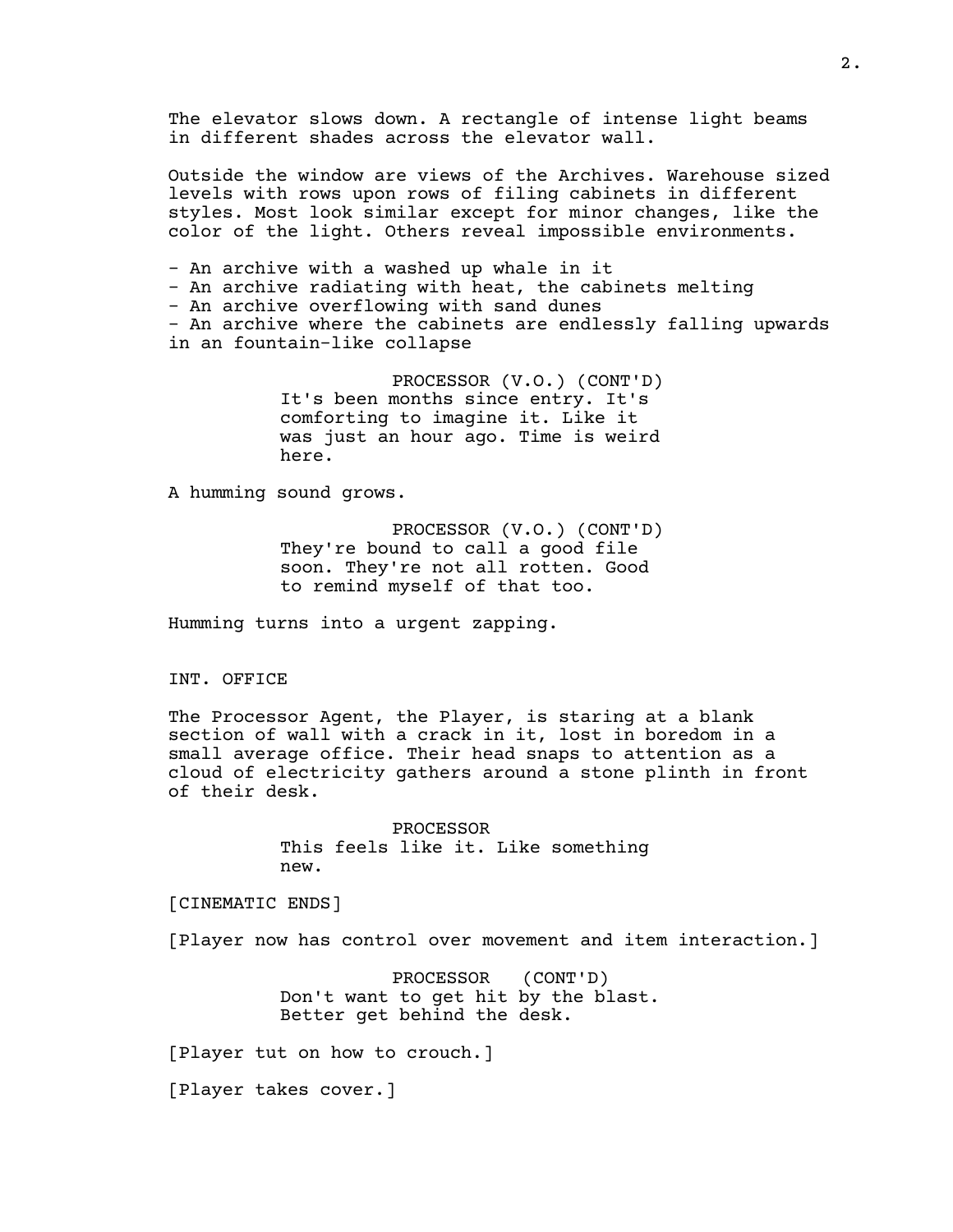There is a small explosion on the plinth. The smoke clears revealing a dark red manila folder.

PROCESSOR (CONT'D)

A new file.

Close up on it.

PROCESSOR (CONT'D) I better get myself ready before I touch it. No telling when I'll see this place again.

[Mission update: Get ready for processing.]

[Player tut for armor, weapon, equipping, inventory. All items found in office.]

[Mission update: Read agent memo.]

[Memo found on desk] PROCESSOR AGENT MEMO 26 - ARCHIVE OF PERSONNEL: Dear Processor 700000098. Welcome back to the Archive. We thank you for your continued work in processing files. Please remember these updated guidelines while processing: 1. All files need to be processed in the order they are received. 2. In the event of an Intolerable File, submit for a File Arbitration Directive to Index Command. 3. Projection retrieval is reliant on individual privacy. 4. The Archive knows its Processors.

[Mission update: Don't forget your ID.]

Near the office sink is an antique porcelain toothbrush. An alert above the item reads: Projection ID.

[Player gets the Projection ID.]

PROCESSOR (CONT'D) Definitely need this. Too much gets lost in there as it is.

[After acquiring Projection ID, player's mission updated: Process the file.]

[Player interacts with red file.]

PROCESSOR (CONT'D) Alright. Time to punch in.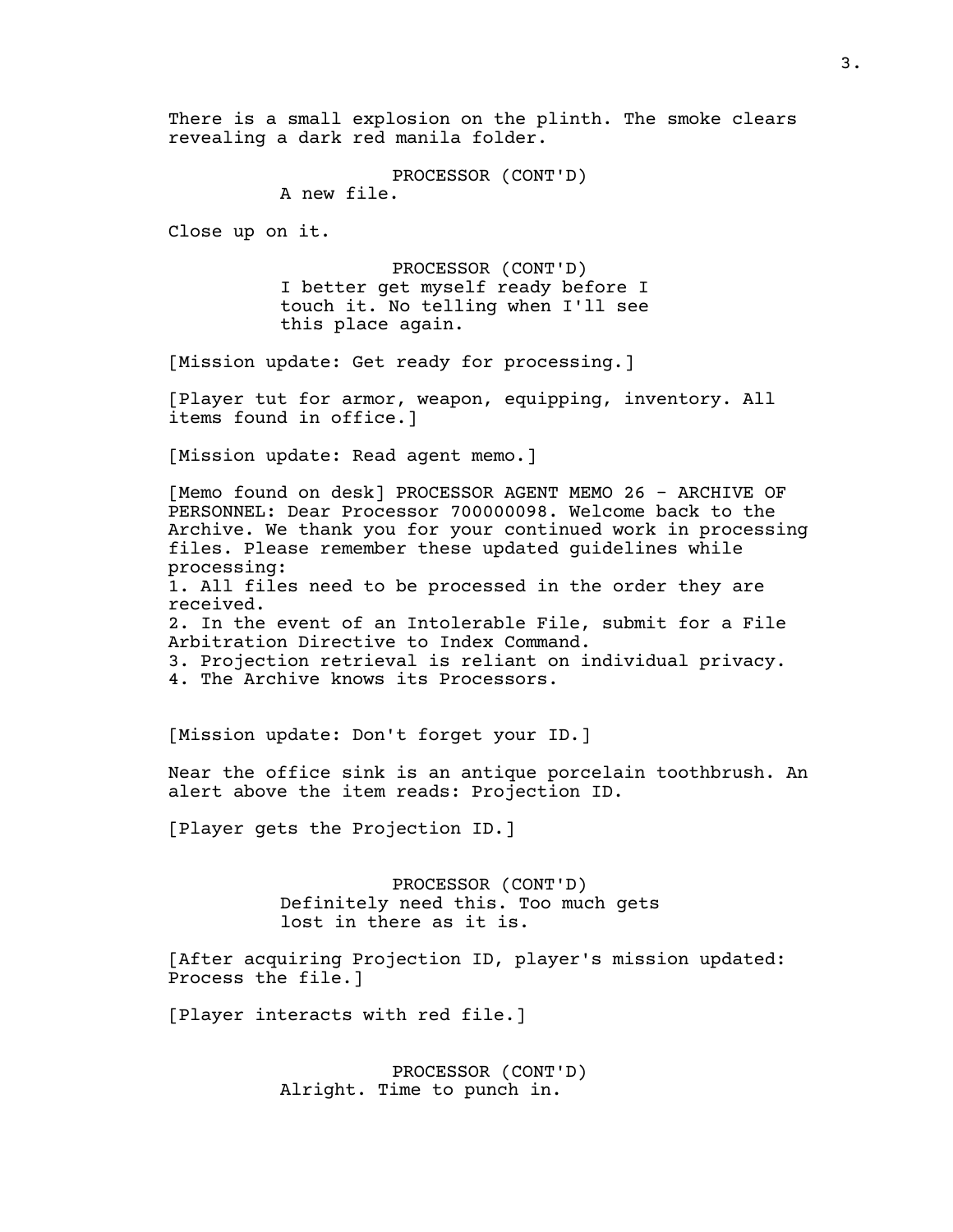## [CINEMATIC START]

Processor lays hand flat on the file while clutching their Projection ID to their chest. Their hand sinks into the file, the floor tilts back gently, and then there is an explosion of red smoke.

## INT. ELEVATOR - DESCENDING

The Processor opens their eyes in the elevator descending past levels of the Archive. Two exact clones of the Processor are in the elevator, their Projections [Player 2 and 3]. The Projections hold their own toothbrushes, just like yours.

[CINEMATIC ENDS]

PROCESSOR (V.O.) I wish the Projections would speak to me. I am basically them after all, right? Should check that old ref page I still have.

[Memo style tut page about Projection] ARCHIVE OF PERSONNEL - ALL PROCESSOR MEMO: Beginning immediately the Index will utilize Projection for all file processing. Projections are generated from an objective self but are Temporary Staff that are dissolved after file processing. Slight memory challenges might come with expanding your psyche. Please do not forget your Projection ID for this reason. Projections may exhibit temporal and material behavior outside of the standard, and should use these abilities to help you throughout your work in the Archive.

[Further instructional detail about the mechanic differences between a Processor and a Projection role.]

> PROCESSOR (quietly) Hey guys.

The Projections barely take notice, look at one another, look out the window.

PROCESSOR (CONT'D)

Alright.

PROCESSOR (V.O.) I would pay a million dollars for a normal conversation. How's the weather? Are you bored down here? I am.

(MORE)